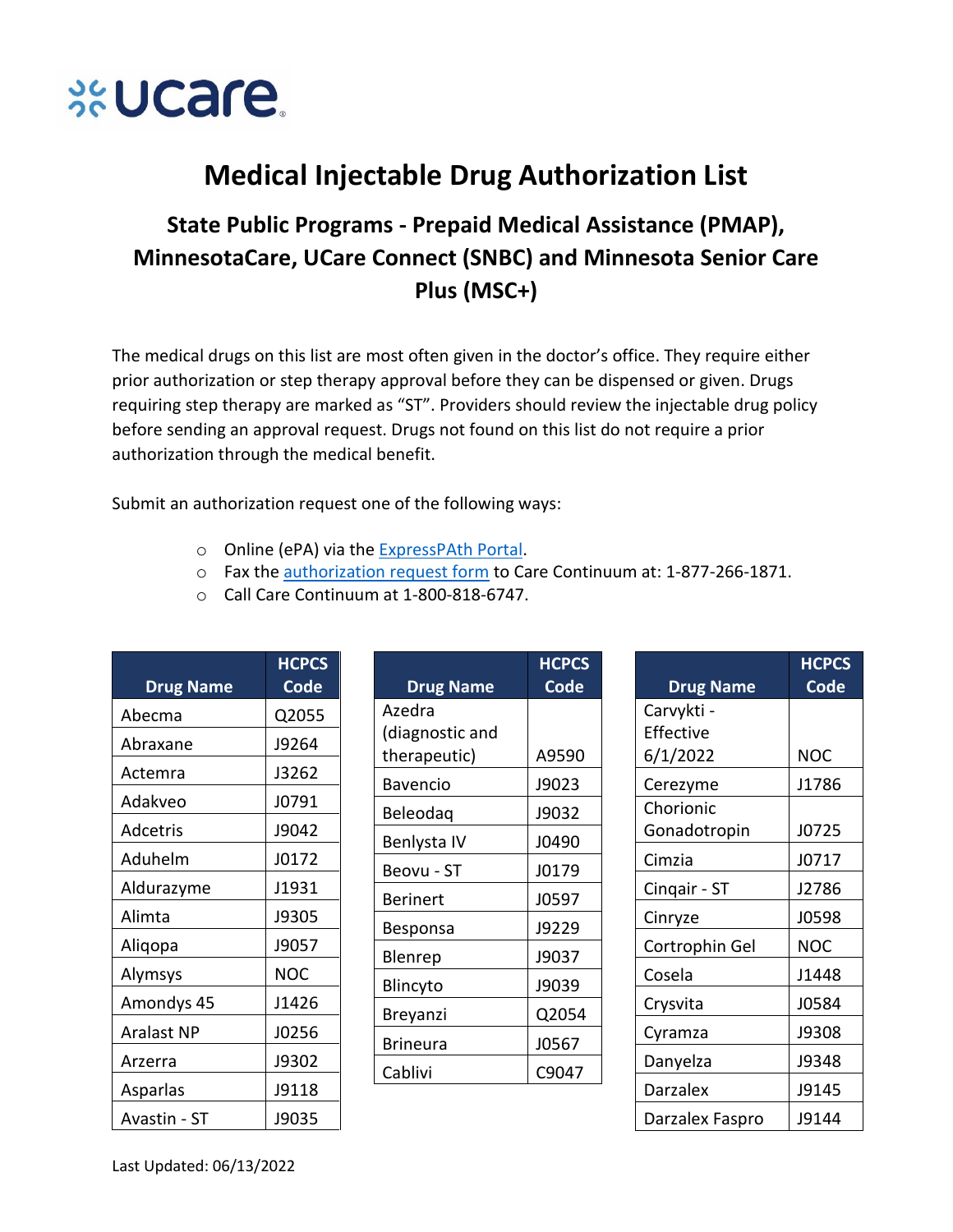| <b>Drug Name</b>                   | <b>HCPCS</b><br><b>Code</b> |
|------------------------------------|-----------------------------|
| Duopa                              | J7340                       |
| Durolane                           | J7318                       |
| Elaprase                           | J1743                       |
| Elelyso                            | J3060                       |
| Elzonris                           | J9269                       |
| Empliciti                          | J9176                       |
| Enhertu                            | J9358                       |
| Enjaymo -<br>Effective<br>6/1/2022 | <b>NOC</b>                  |
| Entyvio                            | J3380                       |
| Epogen - ST                        | J0885                       |
| Erbitux                            | J9055                       |
| Erwinaze                           | J9019                       |
| Evenity                            | J3111                       |
| Evkeeza                            | J1305                       |
| Exondys 51                         | J1428                       |
| Eylea - ST                         | J0178                       |
| Fabrazyme                          | J0180                       |
| Fasenra                            | J0517                       |
| Firazyr                            | J1744                       |
| Folotyn                            | J9307                       |
| Fulphila - ST                      | Q5108                       |
| Fyarro - Effective<br>6/1/2022     | C9091                       |
| Gamifant                           | J9210                       |
| Gazyva                             | J9301                       |
| Gel-One                            | J7326                       |
| Gelsyn 3                           | J7328                       |
| GenVisc 850                        | J7320                       |
| Givlaari                           | J0223                       |
| Glassia                            | J0257                       |
| Granix - ST                        | J1447                       |
| Haegarda                           | J0599                       |
| Hemlibra                           | J7170                       |

|                                | <b>HCPCS</b> |
|--------------------------------|--------------|
| <b>Drug Name</b>               | Code         |
| Herceptin - ST                 | J9355        |
| Herceptin Hylecta              |              |
| $-ST$                          | J9356        |
| Herzuma - ST                   | Q5113        |
| <b>HP Acthar</b>               | J0800        |
| Hyalgan                        | J7321        |
| Hymovis                        | J7322        |
| Ilaris                         | J0638        |
| Ilumya                         | J3245        |
| Infliximab                     | J1745        |
| Imcivree                       | <b>NOC</b>   |
| Imfinzi                        | J9173        |
| Imlygic                        | J9325        |
| Infliximab                     | J1745        |
| Istodax                        | J9319        |
| Jelmyto                        | J9281        |
| Jemperli                       | J9272        |
| Jevtana                        | J9043        |
| Kadcyla                        | J9354        |
| Kalbitor                       | J1290        |
| Kanuma                         | J2840        |
| Keytruda                       | J9271        |
| Kimmtrak -                     |              |
| Effective                      |              |
| 6/1/2022                       | <b>NOC</b>   |
| Krystexxa                      | J2507        |
| Kymriah                        | Q2042        |
| <b>Kyprolis</b>                | J9047        |
| Lartruvo                       | J9285        |
| Lemtrada                       | J0202        |
| Leqvio - Effective<br>6/1/2022 | <b>NOC</b>   |
|                                | J9119        |
| Libtayo                        |              |
| Lucentis - ST                  | J2778        |
| Lumizyme                       | J0221        |

| <b>Drug Name</b>      | <b>HCPCS</b><br>Code |
|-----------------------|----------------------|
| Lumoxiti              | J9313                |
| Lutathera             | A9513                |
| Luxturna              | J3398                |
| Margenza              | J9353                |
| Mepsevii              | J3397                |
| Monjuvi               | J9349                |
| Monovisc              | J7327                |
| Mylotarg              | J9203                |
| Naglazyme             | J1458                |
| Neupogen - ST         | J1442                |
| Nexviazyme            | J0219                |
| Nipent                | J9268                |
| Nivestym - ST         | Q5110                |
| Novarel               | J0725                |
| Nucala                | J2182                |
| Nulibry               | <b>NOC</b>           |
| Nyvepria - ST         | Q5122                |
| Ocrevus               | J2350                |
| Ogivri - ST           | Q5114                |
| Oncaspar              | J9266                |
| Onivyde               | J9205                |
| Onpattro              | J0222                |
| Ontruzant - ST        | Q5112                |
| Opdivo                | J9299                |
| Opdualag              |                      |
| Effective<br>7/1/2022 | <b>NOC</b>           |
| Orencia IV            | J0129                |
| Orthovisc             | J7324                |
| Ovidrel               | <b>NOC</b>           |
| Oxlumo                | J0224                |
| Padcev                | J9177                |
| Panhematin            |                      |
|                       | J1640                |
| Pepaxto               | J9247                |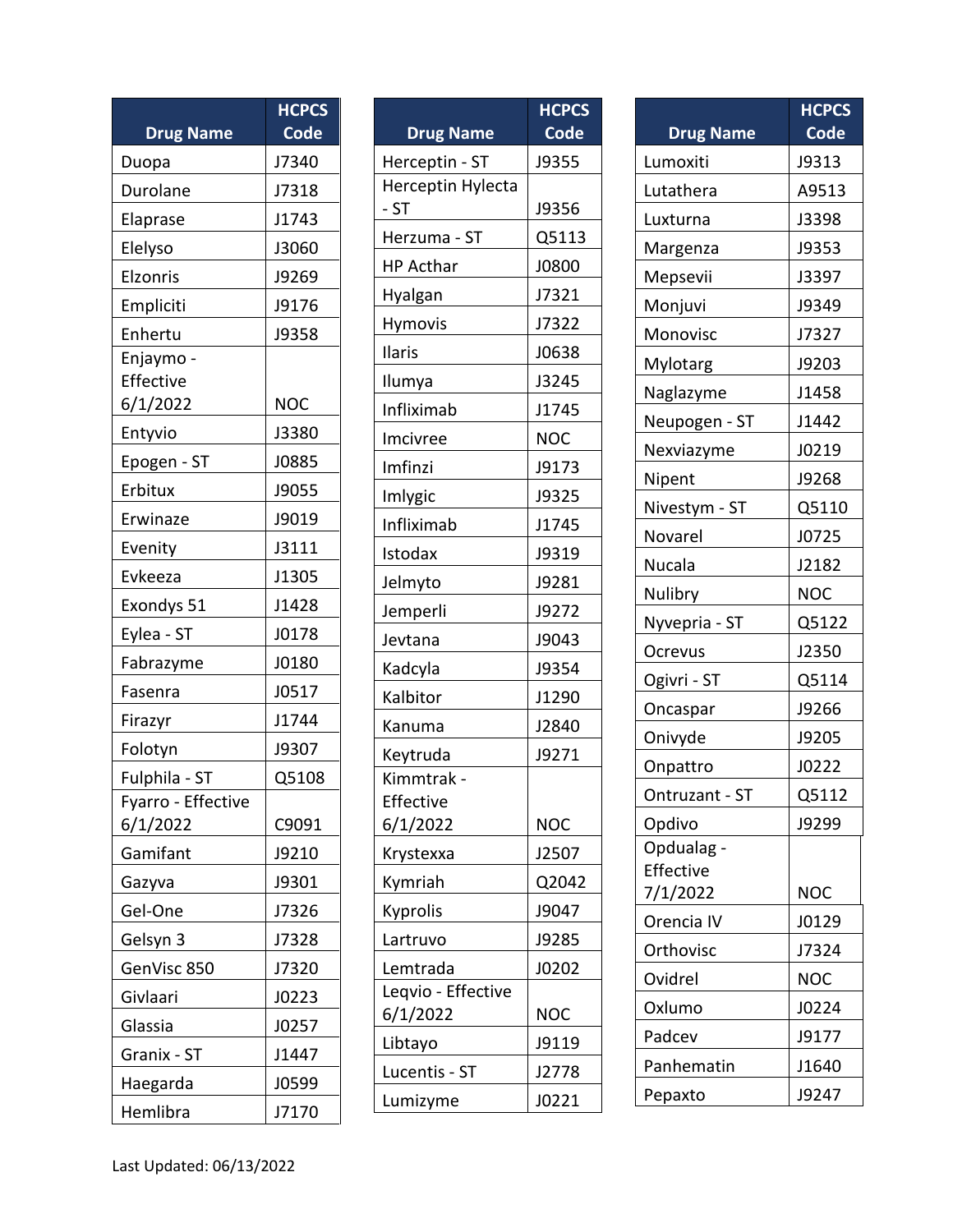| <b>Drug Name</b>              | <b>HCPCS</b><br><b>Code</b> |
|-------------------------------|-----------------------------|
|                               |                             |
| Perjeta                       | J9306                       |
| Phesgo<br>Pluvicto -          | J9316                       |
| Effective                     |                             |
| 7/1/2022                      | <b>NOC</b>                  |
| Polivy                        | J9309                       |
| Portrazza                     | J9295                       |
| Poteligeo                     | J9204                       |
| Pregnyl                       | J0725                       |
| Procrit - ST                  | J0885                       |
| Prolastin                     | J0256                       |
| Proleukin                     | J9015                       |
| Provenge                      | Q2043                       |
| Radicava                      | J1301                       |
| Reblozyl                      | J0896                       |
| Remicade - ST                 | J1745                       |
| Renflexis - ST                | Q5104                       |
| Revcovi                       | <b>NOC</b>                  |
| Riabni                        | Q5123                       |
| Rituxan - ST                  | J9312                       |
| Rituxan Hycela -<br><b>ST</b> | J9311                       |
| Romidepsin                    | J9318                       |
| Ruconest                      | J0596                       |
| Rybrevant                     | J9061                       |
| Rylaze                        | J9021                       |
| Ryplazim -                    |                             |
| Effective                     |                             |
| 6/1/2022                      | C9090                       |
| Sajazir                       | J1744                       |
| Sajazir                       | J1744                       |

|                   | <b>HCPCS</b> |
|-------------------|--------------|
| <b>Drug Name</b>  | <b>Code</b>  |
| Saphnelo          | J0491        |
| Sarclisa          | J9227        |
| Scenesse          | J7352        |
| Simponi Aria      | J1602        |
| Soliris           | J1300        |
| Spinraza          | J2326        |
| Spravato          |              |
| (Medicare         | G2082,       |
| specific billing) | G2083        |
| Spravato          | S0013        |
| Stelara IV        | J3358        |
| Stelara SQ        | J3357        |
| <b>Supartz FX</b> | J7321        |
| Susvimo           | C9093        |
| Sylvant           | J2860        |
| Synojoynt         | J7331        |
| Synribo           | J9262        |
| Takhzyro          | J0593        |
| <b>Tecartus</b>   | Q2053        |
| Tecentriq         | J9022        |
| Tegsedi           | <b>NOC</b>   |
| Tepezza           | J3241        |
| Tezspire -        |              |
| Effective         |              |
| 6/1/2022          | <b>NOC</b>   |
| <b>Tivdak</b>     | J9273        |
| Tremfya           | J1628        |
| Triluron          | J7332        |
| TriVisc           | J7329        |
| Trodelvy          | J9317        |
| Trogarzo          | J1746        |

| <b>Drug Name</b>            | <b>HCPCS</b><br>Code |
|-----------------------------|----------------------|
| Tysabri                     | J2323                |
| <b>Ultomiris</b>            | J1303                |
| Unituxin                    | NOC                  |
| Uplinza                     | J1823                |
| Vabysmo - ST -<br>Effective |                      |
| 6/1/2022                    | NOC                  |
| Valstar                     | J9357                |
| Vectibix                    | J9303                |
| Viltepso                    | J1427                |
| Vimizim                     | J1322                |
| Visco-3                     | J7321                |
| Vpriv                       | J3385                |
| Vyepti                      | J3032                |
| Vyondys 53                  | J1429                |
| Vyvgart                     | <b>NOC</b>           |
| Vyxeos                      | J9153                |
| <b>Xiaflex</b>              | J0775                |
| Xolair                      | J2357                |
| Yervoy                      | J9228                |
| Yescarta                    | Q2041                |
| Yondelis                    | J9352                |
| Zaltrap                     | J9400                |
| Zemaira                     | J0256                |
| Zepzelca                    | J9223                |
| Zolgensma                   | J3399                |
| Zulresso                    | J1632                |
| Zynlonta                    | J9359                |